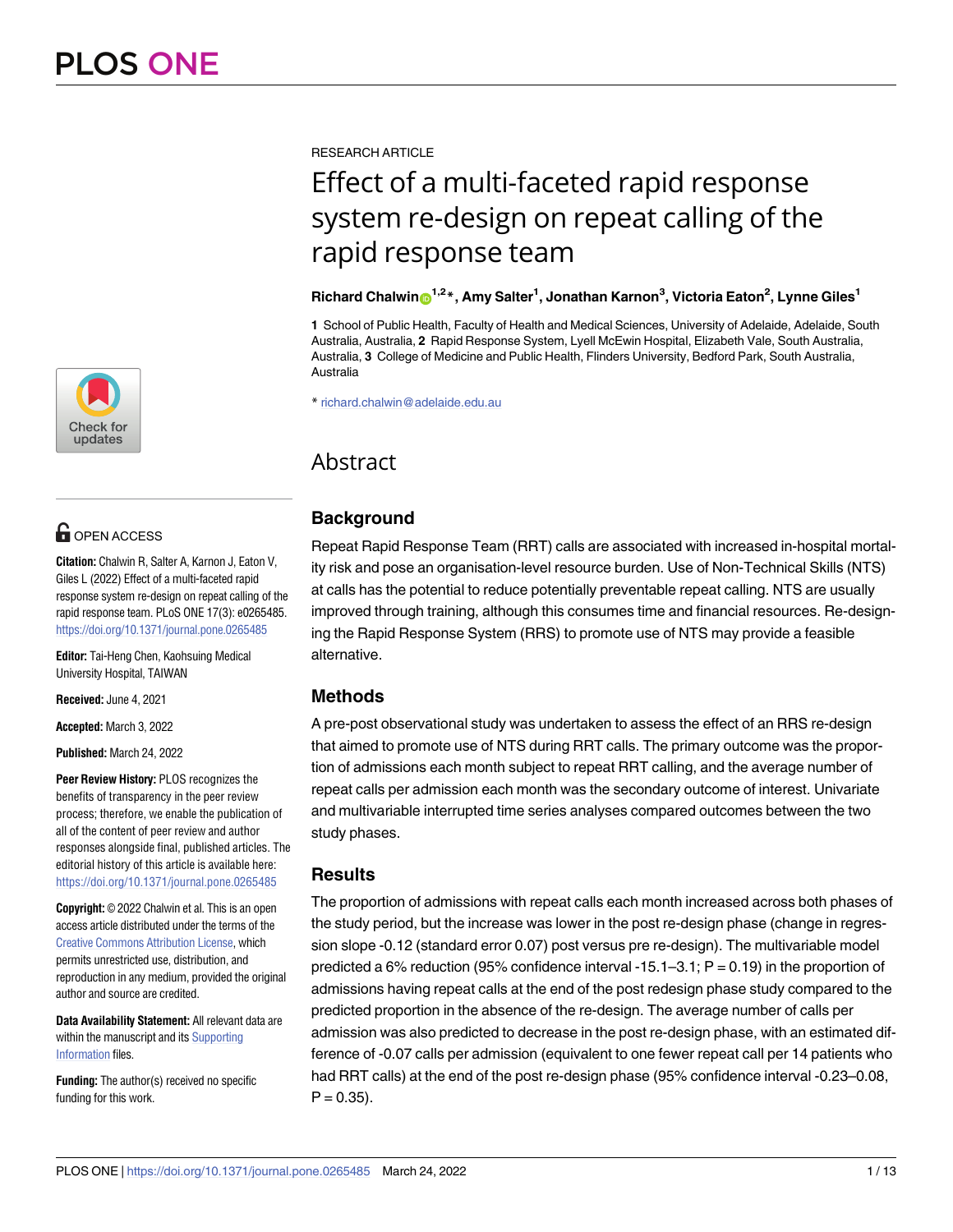<span id="page-1-0"></span>**Competing interests:** The authors have declared that no competing interests exist.

#### **Conclusion**

This study of an RRS re-design showed modest, but not statistically significant, reductions in the proportion of admissions with repeat calls and the mean number of repeat calls per admission. Given the economic and workforce capacity issues that all health care systems now face, even small improvements in the RRS may have lasting impact across the organisation. For the potential interest of RRS managers, this paper presents a pragmatic, lowcost initiative intended to enhance communication and cooperation at RRT calls.

#### **Introduction**

Over the past quarter century, the Rapid Response Team (RRT) has evolved from a conceptual advancement of the response to in-hospital cardiac arrest to become a ubiquitous patient safety mechanism [[1,](#page-11-0) [2\]](#page-11-0). Throughout this time, studies, and reviews of Rapid Response System (RRS) activity have consistently demonstrated increasing rates of RRT calling, as RRS mature and the hospitals they are based within become busier [\[2–5](#page-11-0)].

In some respects, this suggests desirable awareness and utilisation of a patient safety mechanism. Indeed, the increase in RRS usage within an organisation has been associated with improved patient survival statistics [[3,](#page-11-0) [6,](#page-11-0) [7](#page-11-0)]. However, increasing RRS activity poses a logistical and resourcing burden for hospitals, as most RRTs tend to not be supernumerary, with staff rostered from other substantive roles [\[4](#page-11-0), [8](#page-11-0), [9](#page-11-0)]. Although adverse effects have not yet been attributed to team members leaving other duties to attend RRT calls [[10](#page-11-0)], the potential exists for these to occur. This risk could be magnified during concurrent RRT calls as resources are typically not available to provide a full response to more than one call simultaneously [[9\]](#page-11-0).

Against this background of increasing activity, the RRS should seek efficiencies to facilitate RRT capacity to promptly attend all unexpected clinical deteriorations. One avenue could be through reduction of potentially preventable repeat calling, that is the RRT attending a patient more than once due to inadequate resolution of an initial call, especially when the repeat call closely follows the first. In a previous study, we found increased mortality risk in patients reattended by the RRT within 24 hours of a previous completed call in which clinical issues remained unresolved [[11](#page-11-0)].

Deficits in non-technical skills (NTS), such as communication and cooperation, at RRT calls have been identified as a risk factor for potentially preventable repeat calling  $[11-13]$  $[11-13]$  $[11-13]$  $[11-13]$  $[11-13]$ . Effective employment of NTS are crucial due to the inherent time and clinical pressures imposed by the deteriorating patient [[14](#page-12-0), [15](#page-12-0)]. Ideally, NTS would be augmented by delivery of specialised, simulated scenario training for RRTs [\[14,](#page-12-0) [16](#page-12-0)]. However, such training requires taking staff away from clinical duties, which is often not feasible in resource-limited hospitals.

Therefore, a comprehensive, multi-faceted RRS re-design aimed to enhance use of NTS at RRT calls, without the need for dedicated training or additional funding, was implemented. The re-design drew on themes from the TeamSTEPPS $\widehat{R}$  program [[17](#page-12-0), [18](#page-12-0)], and previous research which described RRS improvement initiatives  $[14, 19-21]$  $[14, 19-21]$ . The present study uses Interrupted Time Series analysis to investigate the effects of the re-design of an existing RRS.

### **Methods**

This was a pre-post intervention study assessing the proportion of patients who had repeat RRT calls before and after implementation of a RRS re-design. Data were collected over a five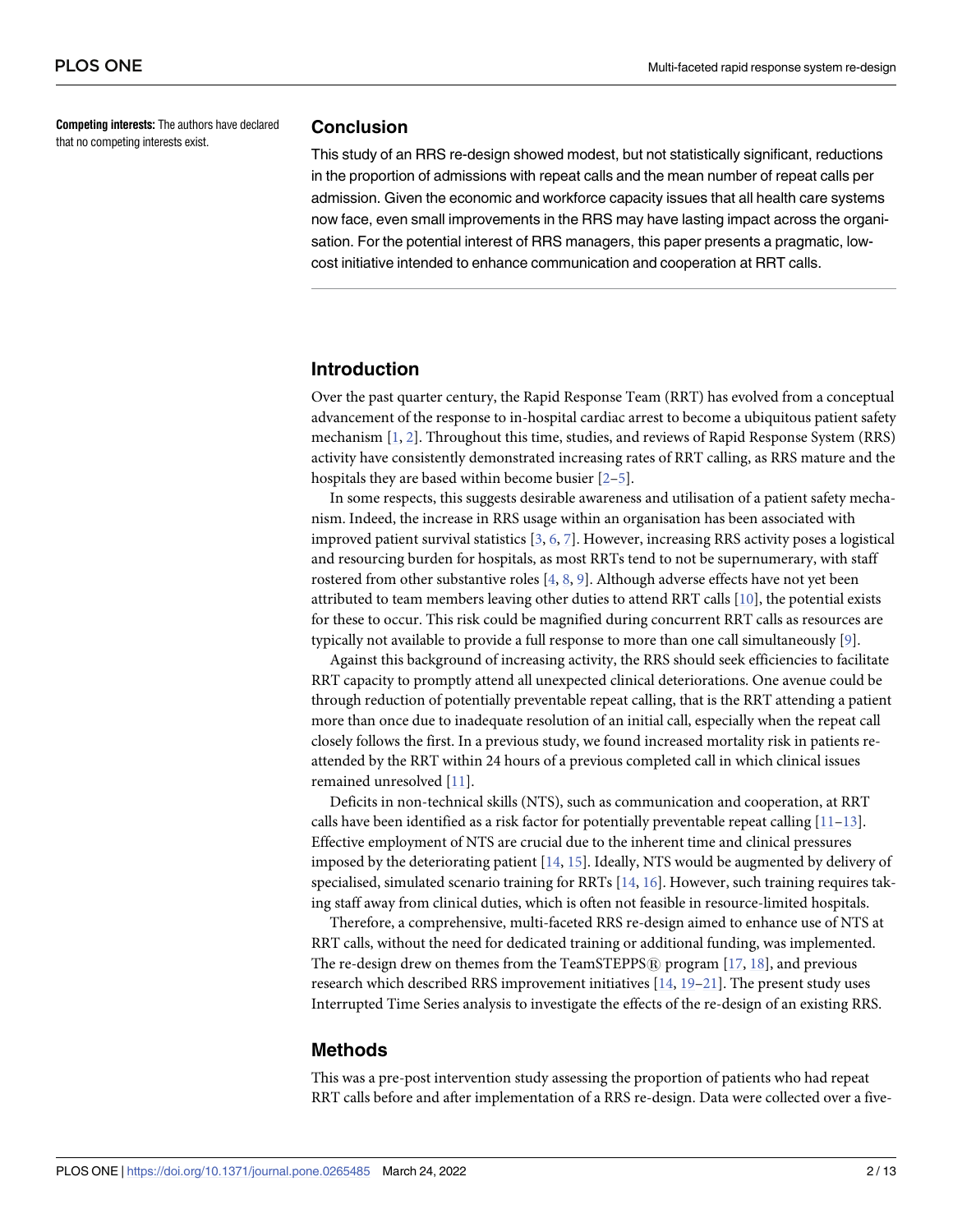<span id="page-2-0"></span>year period prior to the re-design and another five years after its implementation. The present study was part of the *Impact of Non-Technical Skills on Performance and Effectiveness of a Medical Emergency Team (IMPACT)* research program (ClinicalTrials.gov: NCT01551160), components of which have already been reported [[11–13\]](#page-11-0).

#### **Participants**

Patients attended by the RRT at a tertiary, outer metropolitan hospital between 1<sup>st</sup> July 2009 and 30<sup>th</sup> June 2019 were identified from RRS records. Those who were not admitted to the hospital (e.g. day procedures, outpatients, or visitors) and patients under 18 years of age were ineligible for inclusion.

The cohort of in-patient admissions who were attended by the RRT were divided into two groups: those attended by the RRT more than once during an admission (the 'Repeat Call' group) and those with only one RRT call.

Clinical staff were classified into two groups: those rostered to attend calls as part of the RRT ('members'), and those who recognise clinical deterioration and call the RRT ('users').

#### **Intervention**

The RRS re-design incorporated three components, described in detail previously [[13](#page-11-0)]. These components targeted the key NTS domains of leadership, communication, and co-operation both within the RRT and between RRT members and users.

**1. Regular RRT meetings.** Short meetings for RRT members, designed to address **Leadership** and **Cooperation** within the team, were scheduled to occur at the beginning of each shift. The primary purpose of these meetings was to pre-emptively establish each team member's role and initial task at RRT calls. This approach was designed to avoid spending valuable time doing this at a deteriorating patient's bedside.

**2. Team role badges.** Each member of the RRT was required to wear a badge indicating their role while attending calls. This was designed to reinforce the team **Leadership** role as well as facilitate non-verbal **Communication** of all role designations to RRT members and users present at calls.

**3. RRT members-to-users"hand-off" procedure.** A structured verbal and written process, aiming to improve **Communication** and **Cooperation** between RRT members and users, was introduced for RRT calls ending with the patient remaining on their ward. This formalised the transfer of primary clinical responsibility from the RRT back to the ward team. In particular, the hand-off process encouraged RRT users to voice any ongoing clinical concerns and have them addressed before the RRT departed.

#### **Study phases**

There were two phases of data collection, punctuated by the implementation of the RRS redesign as detailed above. Phase 1 comprised five years (July 2009 –June 2014) and Phase 2 a further five-year period (July 2014 –June 2019). The data presented in this paper were collected retrospectively, extracted at the end of the study from the hospital's RRS and in-patient electronic databases.

Aside from the re-design described above, the configuration and operations of the RRS did not change over the entire study period (i.e. Phase 1 and 2). In particular, the RRT activation criteria, composition of the RRT and provision of Critical Care services at the investigating hospital remained the same throughout.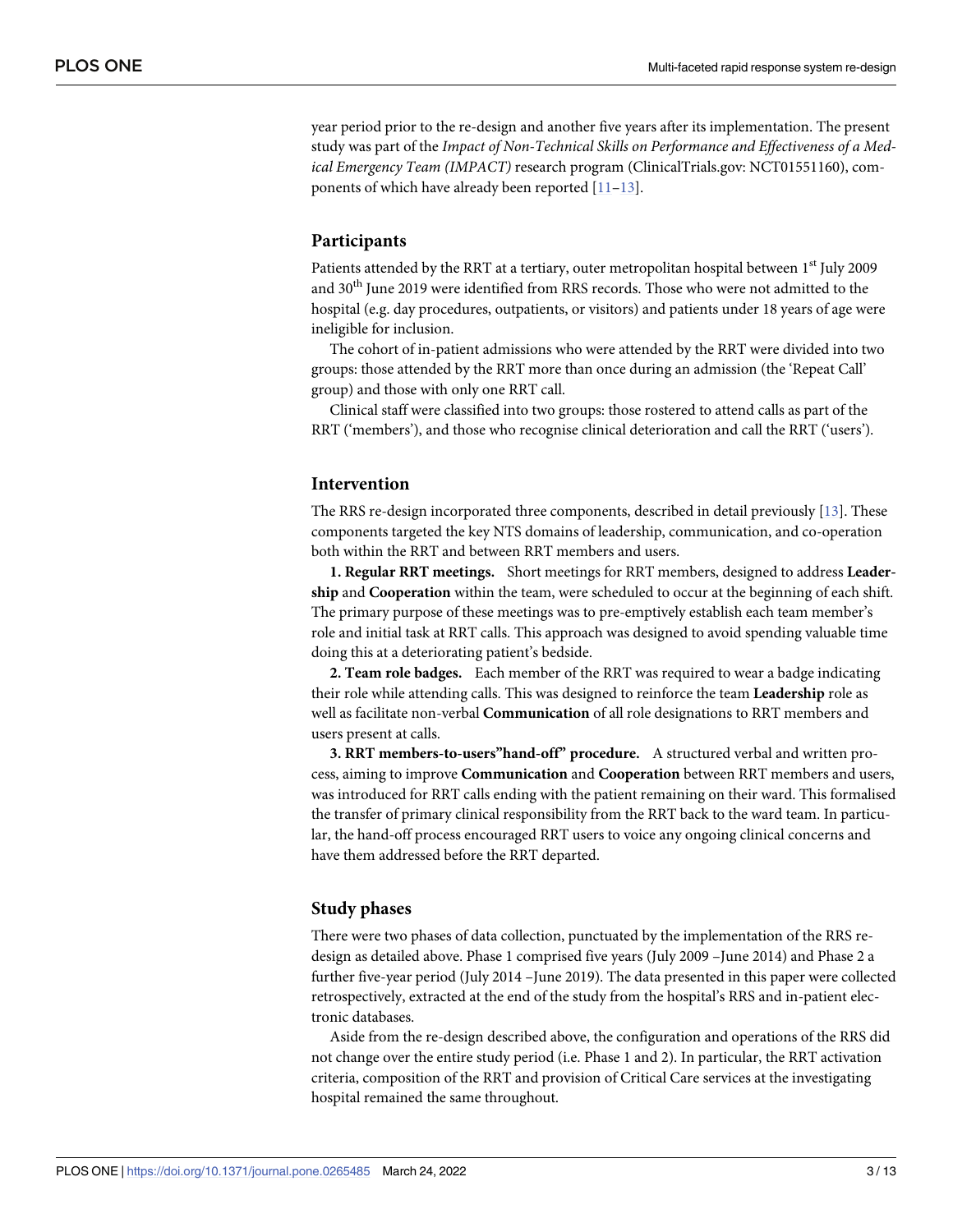#### <span id="page-3-0"></span>**Outcome measures**

RRT call data, obtained from the hospital RRS database, were aggregated at the per-patientadmission level. Variables were then created to indicate if each admission contained repeat calls, or not, and the count of those repeat calls.

The admission-level data were then collapsed by study month, derived from the date of hospital entry, with month 1 representing July 2009, through to month 120 in June 2019. A variable was created to indicate study phase (Phase 1: months 1–60, Phase 2: months 61–120).

The primary outcome in this study was the proportion of admissions with repeat RRT calls from all admissions with at least one RRT call (per month). This was chosen as an indicator of potentially preventable RRS activity that could be measured throughout both study phases.

The secondary outcome was the mean number of RRT calls per admission (from all admissions with at least one RRT call) to investigate aggregate RRT call load on the hospital.

#### **Other variables**

Demographic data, captured at time of admission, included age, gender, Indigenous identification and socioeconomic status (expressed as a binary variable for Socio-Economic Indexes for Australia (SEIFA) decile of three or less versus greater than three, derived from the 2016 Postal Area Index of Relative Socio-economic Advantage and Disadvantage) [[22](#page-12-0)]. Hospital admission data included elective vs non-elective admission, Charlson Co-Morbidity Index (CCI) and inpatient length of stay (LOS). Counts of hospital admissions during each month of the study were derived from the hospital activity database.

These variables were similarly aggregated by month to account for variations in hospital activity and casemix over the study period. For each study month, the number of admissions, and the percentage of admissions corresponding to male gender, Indigenous identification,  $SEIFA < 3$ , and non-elective admissions were derived. The mean age, CCI, and hospital LOS were also calculated for each study month.

#### **Data analysis**

Monthly hospital activity and aggregated patient demographics were compared between study phases using Mann-Whitney U-tests.

The effect of the re-design was assessed by Interrupted Time Series (ITS) methodology as described by Bernal et al [\[23\]](#page-12-0). In general terms, ITS analyses use segmented regression to compare the observed effect of an intervention, introduced at a defined time point, on an outcome to the effect predicted in the absence of the intervention [\[24,](#page-12-0) [25\]](#page-12-0). ITS quantified the impact of the RRS re-design on the outcomes of interest through the change in coefficients of the fitted regression line at the point of introducing the re-design.

Non-seasonal Auto Regressive Integrated Moving Average (ARIMA) models with a firstorder auto-correlation were fit for each outcome variable [[26](#page-12-0)]. Study month was used as the time metric in all models. Initially, simple models were fit that considered only time (study month), phase and the interaction of time and phase (i.e. a different intercept and slope corresponding to the post-intervention phase compared to the pre-intervention phase were allowed for in the regression model–see Fig 2 in Bernal et al [\[23\]](#page-12-0)). Subsequently, multivariable models that included hospital admission rates, patient demographics and admission characteristics were fit to adjust for any variations between months in hospital activity and casemix over the study phases. The final multivariable model retained variables with a corresponding Pvalue *<* 0.1. Sensitivity analyses were also undertaken to examine the impact of potential outliers [\[27\]](#page-12-0).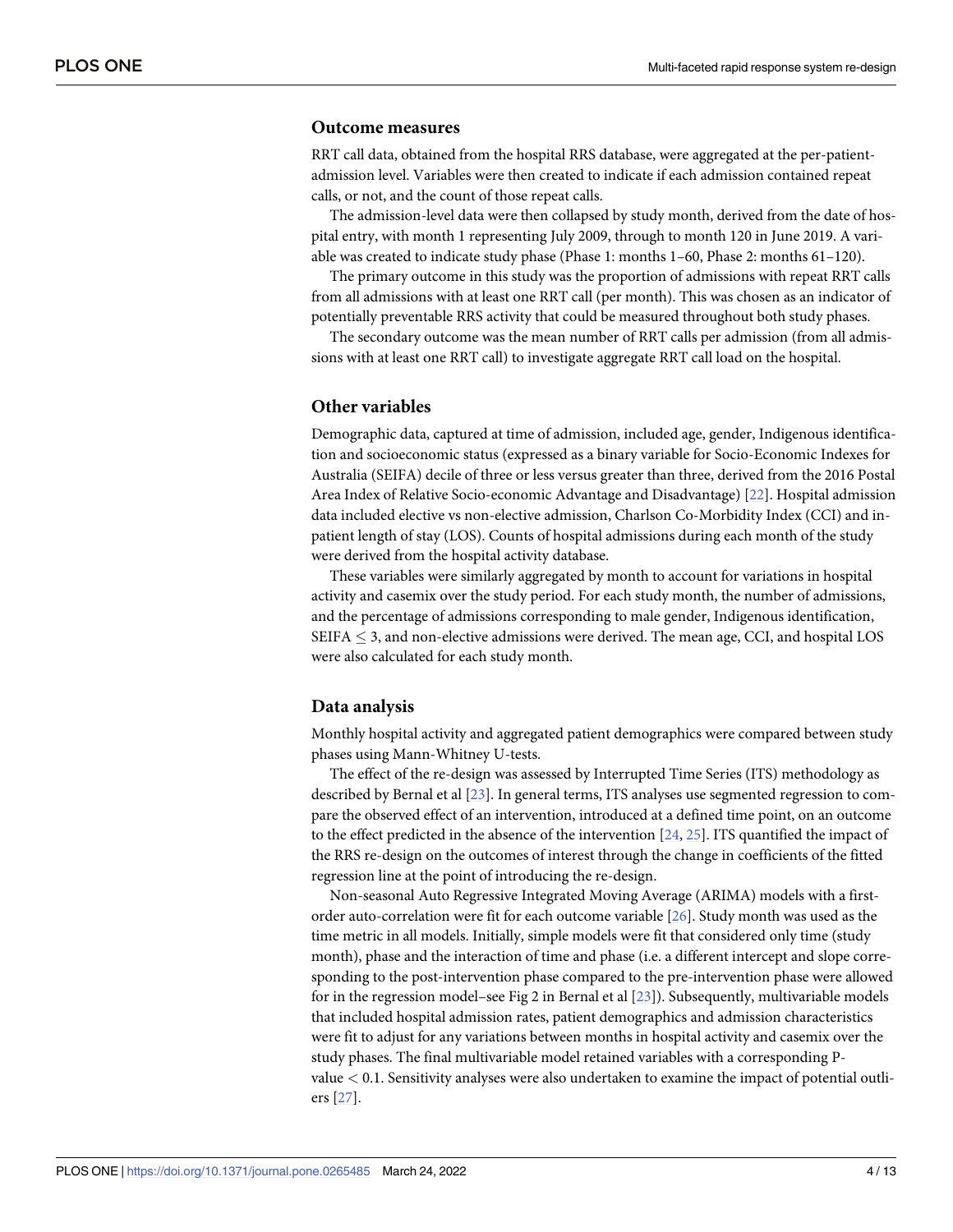<span id="page-4-0"></span>Predicted changes in the percentage of repeat call admissions and mean number of calls per admission were derived for each year using the approach outlined in Wagner et al [[28](#page-12-0)]. In this way, the cumulative annual changes in the outcome measures that were attributable to the RRS design were estimated.

Model fit was assessed by the stationary  $R^2$  value, where values closer to 1 are indicative of better fit, and the Ljung-Box Q statistic, which indicates if there is a marked lack of fit of the corresponding ARIMA model [[29](#page-12-0)]. Durbin's alternative statistic was used to assess the extent of auto-correlation in the statistical models [\[30\]](#page-12-0).

Statistical analyses were conducted with SPSS (IBM Corp. Released 2019. IBM SPSS Statistics for Windows, Version 26.0. Armonk, NY: IBM Corp), with the exception of Durbin's alternative statistic, which was calculated using Stata (StataCorp. 2017. Stata Statistical Software: Release 15. College Station, TX: StataCorp LLC).

#### **Ethics**

This study was approved by the Central Adelaide Health Network Human Research Committee (approval number: 2012069).

The need for patient signed consent was waived on the grounds that data used in this study were already collected electronically for hospital quality assurance purposes, no unique patient identifiers were included in the study database, and all individual patient level variables were aggregated by study month prior to analysis and reporting.

#### **Results**

The RRS database provided records for 9754 patients who were attended by the RRT during the study period. From these, 93 paediatric patients and 122 visitors, staff or outpatients were excluded as being ineligible. A further 12 in-patients for whom the database had incomplete records were also excluded. Of the remaining 9527 patient admissions, 3073 occurred in Phase 1 and 6454 in Phase 2. The hospital in-patient database recorded 188016 admissions during Phase 1 and 240910 in Phase 2.

In Phase 2, by comparison to Phase 1, there were more mean hospital admissions per month (4015 [SD 419.7] vs 3134 [SD 222.0], P*<*0.01) and a greater percentage of those hospital admissions were attended by the RRT (2.6% [standard deviation (SD) 0.5] versus 1.6% [SD 0.4], P*<*0.01).

Compared to Phase 1, in Phase 2 there were shorter mean in-patient LOS (10.9 days [SD 1.6] vs 12.9 [SD 3.0], P*<*0.01), lower mean patient age (67.4 [SD 2.0] vs 68.6 [SD 2.8], P*<*0.01), lower percentage of patients with low socioeconomic status (68.2% [SD 7.0%] vs 79.7% [SD 6.4%], P*<*0.01) and lower mean CCI (4.5 [SD 0.3] vs 4.8 [SD 0.46], P*<*0.01). Hospital activity and patient demographic data are summarised by year of the study in [Table](#page-5-0) 1.

#### **Primary outcome**

The ARIMA univariate model estimated the slope as 0.115 (standard error (SE) 0.047) in Phase 1, and 0.029 (SE 0.047) in Phase 2, indicating an observed change in slope between phases of -0.087 (SE 0.067), as shown in [Fig](#page-5-0) 1.

Similar results were found for the final multivariable model, in which proportion of nonelective admissions and average hospital LOS were also retained as covariates. In this model, the change in slope due to the re-design was estimated to be -0.118 (SE 0.067).

The final multivariable model estimated a 6% decrease (95% confidence interval (CI)-15.1– 3.1,  $P = 0.19$ ) in the proportion of RRT attended patients triggering repeat calls (per month) by the fifth-year post-implementation of RRS re-design. The estimated cumulative change in the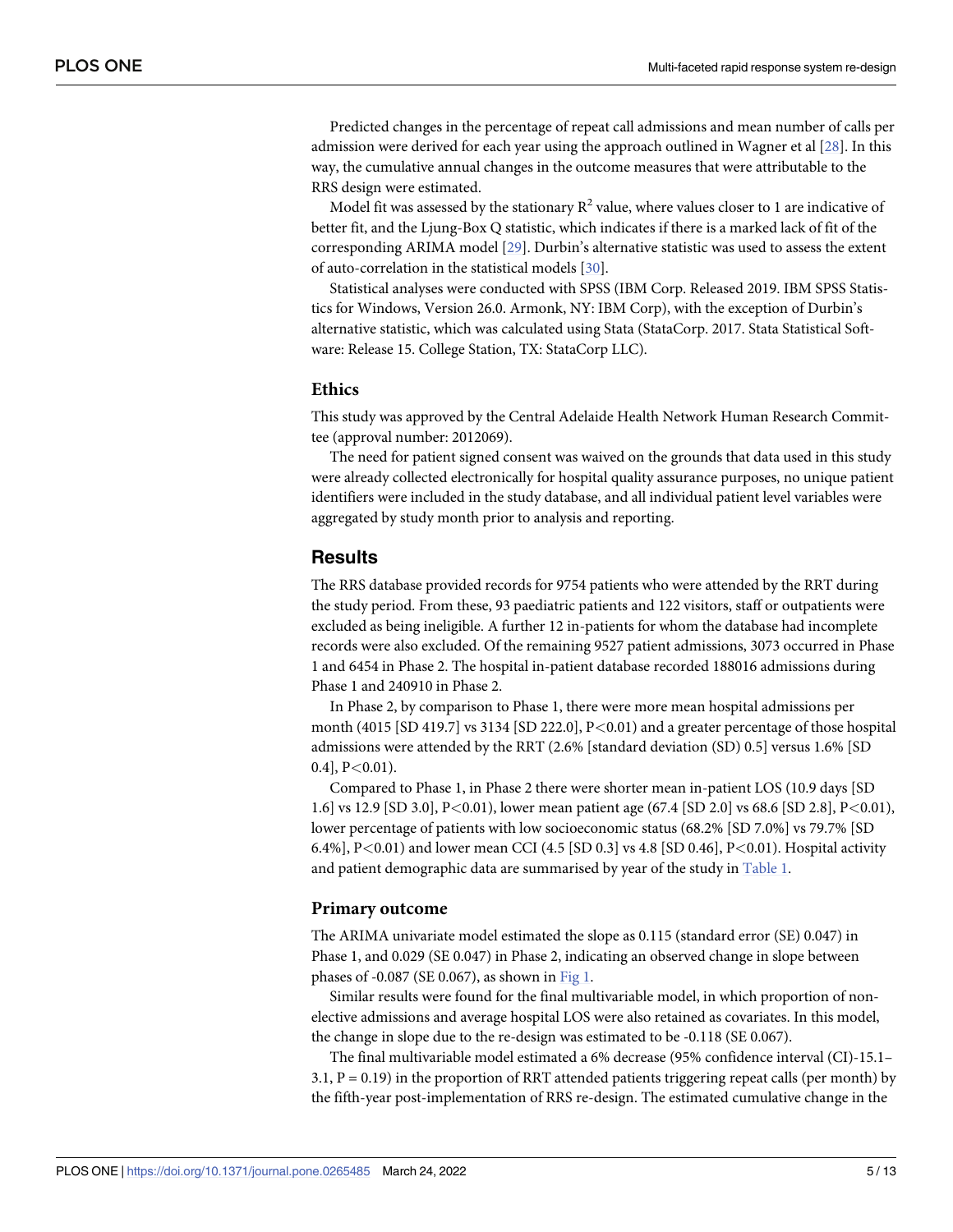| Study<br>Year      | <b>Count of All</b><br><b>Admissions</b> | <b>Count of RRT Call</b><br><b>Admissions</b> | <b>LOS Mean</b><br>(SD) | Age Mean<br>(SD) | Male Mean<br>$%$ (SD) | <b>Indigenous Mean</b><br>$%$ (SD) | <b>Low SEIFA</b><br>Mean $\%$ (SD) | <b>CCI</b> Mean<br>(SD) | <b>Non-Elective</b><br>Mean $%$ (SD) |
|--------------------|------------------------------------------|-----------------------------------------------|-------------------------|------------------|-----------------------|------------------------------------|------------------------------------|-------------------------|--------------------------------------|
|                    | 34238                                    | 507                                           | 14.4(4.2)               | 67.8(3.3)        | 48.7(6.2)             | 0.9(1.3)                           | 81.7(6.7)                          | 4.7(0.4)                | 90.8(3.1)                            |
| 2                  | 36087                                    | 506                                           | 14.0(3.0)               | 69.1(2.8)        | 52.3(9.4)             | 1.8(2.0)                           | 79.0(6.7)                          | 4.9(0.5)                | 94.4 (2.7)                           |
| 3                  | 37785                                    | 578                                           | 11.7(2.1)               | 68.9(2.6)        | 51.4(7.4)             | 3.0(1.8)                           | 82.3(4.5)                          | 4.8(0.5)                | 93.4(3.0)                            |
| $\overline{4}$     | 39441                                    | 666                                           | 12.1(2.2)               | 68.0(3.1)        | 50.8(8.7)             | 2.6(1.7)                           | 78.4 (8.2)                         | 4.6(0.5)                | 94.9(3.2)                            |
| 5                  | 40465                                    | 816                                           | 12.6(2.5)               | 69.3(2.4)        | 47.9(5.2)             | 1.7(1.4)                           | 77.0(5.0)                          | 4.9(0.4)                | 92.9(2.9)                            |
| Phase 1<br>overall | 188016                                   | 3073                                          | 12.9(3.0)               | 68.6(2.8)        | 50.2(7.5)             | 2.0(1.8)                           | 79.7 (6.4)                         | 4.8(0.5)                | 93.3(3.2)                            |
| 6                  | 41098                                    | 887                                           | 11.0(0.6)               | 67.2(2.5)        | 52.1(6.6)             | 2.4(2.1)                           | 74.5(5.5)                          | 4.7(0.4)                | 92.4(2.7)                            |
| 7                  | 45307                                    | 1174                                          | 9.9(1.5)                | 65.8(2.1)        | 45.7(5.0)             | 1.9(1.2)                           | 72.4 (6.4)                         | 4.3(0.3)                | 92.0(2.8)                            |
| 8                  | 49009                                    | 1223                                          | 11.6(2.0)               | 67.8(1.6)        | 49.5(5.2)             | 2.0(1.6)                           | 65.5(5.6)                          | 4.4(0.2)                | 94.6(2.6)                            |
| 9                  | 52123                                    | 1541                                          | 11.5(1.8)               | 68.2(1.6)        | 49.7(4.8)             | 3.1(1.7)                           | 66.6(4.9)                          | 4.6(0.2)                | 93.2(3.3)                            |
| 10                 | 53373                                    | 1629                                          | 10.7(1.3)               | 67.9(1.5)        | 49.3(5.3)             | 3.6(1.8)                           | 61.8(4.5)                          | 4.6(0.3)                | 93.4(1.9)                            |
| Phase 2<br>overall | 240910                                   | 6454                                          | 10.9(1.6)               | 67.4(2.0)        | 49.3(5.6)             | 2.6(1.7)                           | 68.2(7.0)                          | 4.5(0.3)                | 93.1(2.7)                            |

<span id="page-5-0"></span>**[Table](#page-4-0) 1. Hospital activity and demographic data (for patients having RRT calls) by study year.**

RRT = Rapid Response Team, SD = standard deviation, LOS = length of stay, SEIFA = socio-economic indexes for Australia, CCI = Charlson co-morbidity index.

<https://doi.org/10.1371/journal.pone.0265485.t001>

observed percentage of repeat call admissions in Phase 2, compared to the percentage predicted if the re-design had not been implemented, is shown in [Fig](#page-6-0) 2.

Durbin's alternative test statistics were 2.35 on 1 df (P = 0.12) and 2.13 on 1 df (P = 0.14) for the univariate and multivariable models, respectively, and the stationary  $R^2$  values were 0.26 for the univariate and 0.30 for the multivariable models, respectively. The Ljung-Box Q statistic indicated there was no significant lack of fit observed for the univariate (15.77 on 17



**[Fig](#page-4-0) 1. Percentage of repeat call admissions per month representing the ARIMA univariate model.** Phase 1 monthly observed data in black squares, with slope illustrated by the solid black line. Phase 2 monthly observed data in grey circles, with slope illustrated by the solid grey line. The slope in Phase 1 is extended into Phase 2 and represented by the dotted black line for comparison with Phase 2 observed data.

<https://doi.org/10.1371/journal.pone.0265485.g001>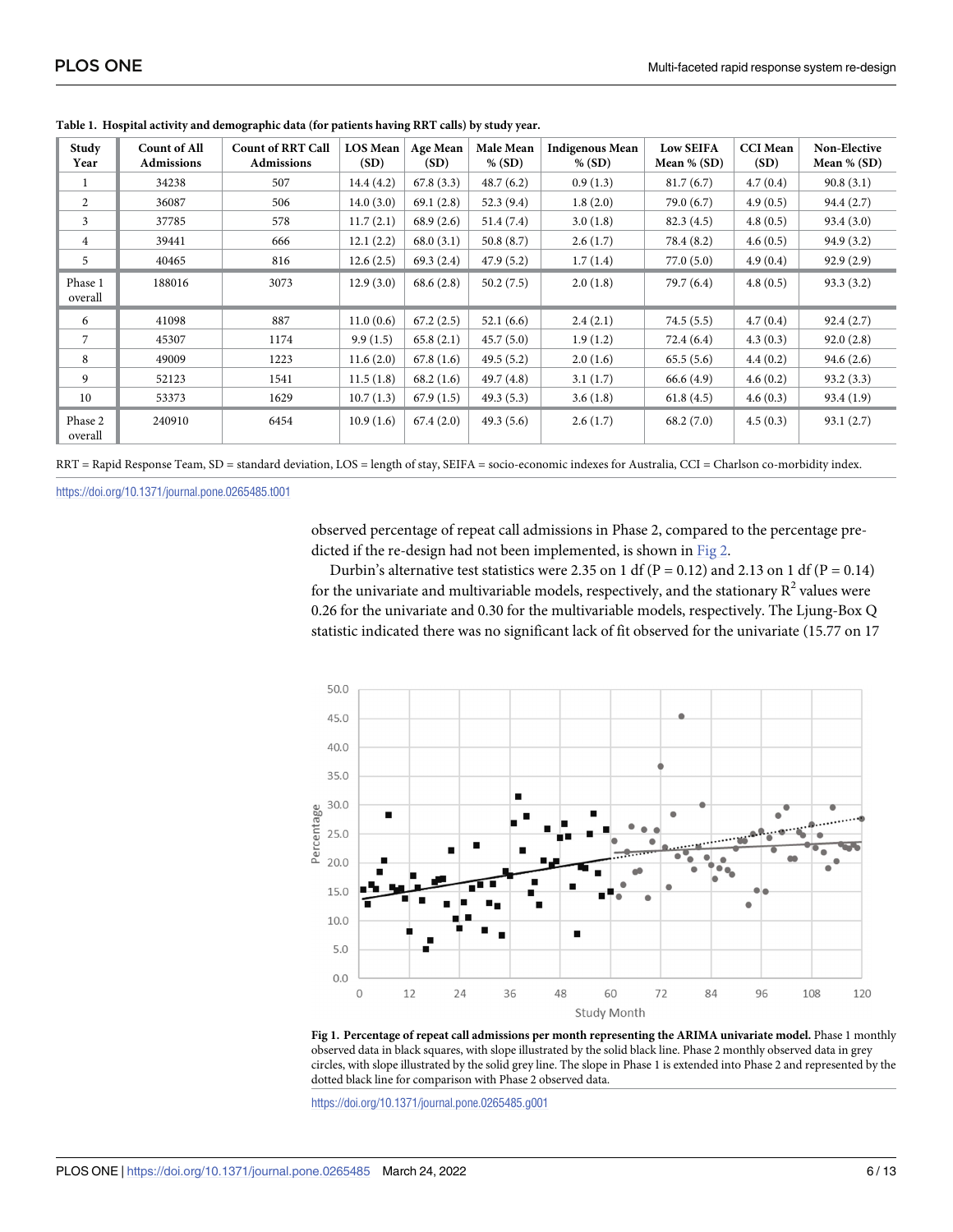<span id="page-6-0"></span>

**[Fig](#page-5-0) 2. Final multivariable model.** Cumulative predicted change in percentage of repeat call admissions (per month) associated with the RRS re-design, with 95% confidence intervals.

<https://doi.org/10.1371/journal.pone.0265485.g002>

df;  $P = 0.54$ ), nor for the multivariable model (Q = 20.83 on 17 df; P = 0.23). Taken together, these statistics suggest reasonable fit of the ITS models.

Given the unusual observation in November 2015 (study month 77), a sensitivity analysis was conducted excluding this value. This analysis resulted in slightly attenuated regression coefficients for the univariate (-0.068 [SE 0.064] vs -0.087 [SE 0.067]) and multivariable models (-0.094 [SE 0.065] vs -0.118 [SE 0.067]), and a modest alteration of the estimated change in percentage of patients having repeat calls versus predicted to -4.9% (95% CI -13.7–3.8,  $P = 0.27$ ) as shown in S1 [Fig](#page-10-0).

#### **Secondary outcome**

The change in regression coefficient for the mean number of calls per admission in Phase 2 compared to Phase 1 associated with implementation of the re-design was -0.001 (SE 0.001) in the ARIMA univariate model. [Fig](#page-7-0) 3 shows the observed data for Phase 1 and Phase 2.

At the end of the Phase 2, the final multivariable model, retaining hospital LOS, showed a predicted difference of -0.07 (95%CI -0.23–0.08) calls per admission ( $P = 0.35$ ) as shown in [Fig](#page-7-0) 4.

The fit statistics from the ITS models for the calls per admission were similar to those observed in the analysis of the primary outcome, again suggesting reasonable fit. Durbin's alternative test statistics were 0.68 on 1 df ( $P = 0.41$ ) and 0.58 on 1 df ( $P = 0.45$ ) for the univariate and multivariable models, respectively. The stationary  $R^2$  values were 0.26 for the univariate and 0.30 for the multivariable models. The Ljung-Box Q statistic indicated there was no significant lack of fit for the univariate (12.83 on 17 df;  $P = 0.75$ ), nor for the multivariable model (Q = 15.82 on 17 df; P = 0.54).

A sensitivity analysis excluding the unusual November 2015 observation led to results that were essentially unchanged, with the pre-post regression coefficient change in slope of -0.001 [SE 0.001] and 0.07 fewer predicted calls per admission (95%CI -0.21-0.07, P = 0.34), as pre-sented in the final multivariable model in S2 [Fig](#page-10-0).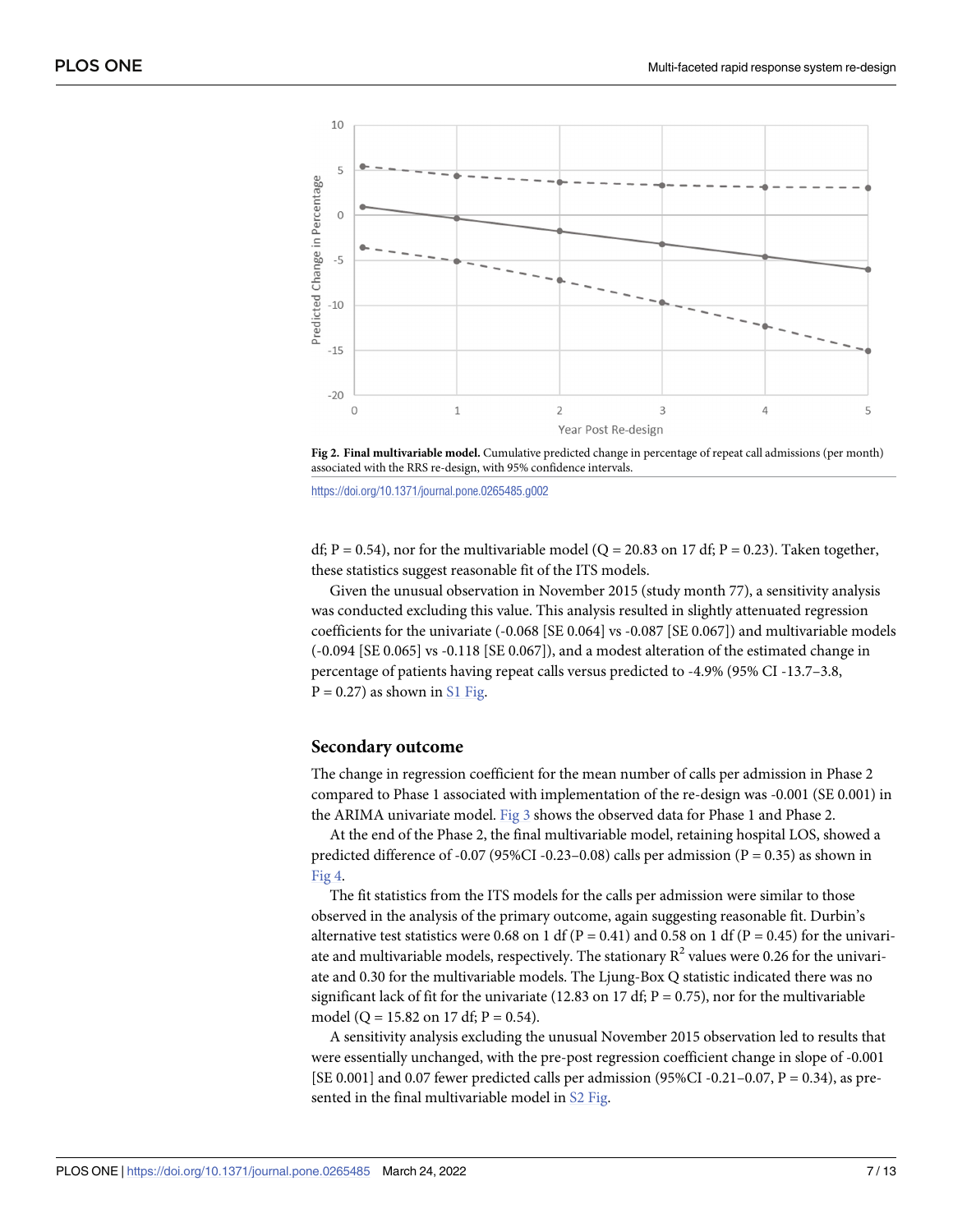<span id="page-7-0"></span>

**[Fig](#page-6-0) 3. Mean number of calls per admission by study month for the ARIMA univariate model.** Phase 1 observed data in black squares, with slope illustrated by the solid black line. Phase 2 observed data in grey circles, with slope illustrated by the solid grey line. The Phase 1 slope is extended into Phase 2 and represented by the dotted black line for comparison with Phase 2 observed data.

<https://doi.org/10.1371/journal.pone.0265485.g003>

## **Discussion**

## **Key findings**

Following a multi-faceted RRS re-design, modest, but not statistically significant, reductions were estimated in the percentage of RRT-attended patients having repeat calls and the average number of repeat RRT calls per patient, with changes in hospital activity and patient demographics accounted for in the statistical analyses. The observed reduction saw six percent fewer



**[Fig](#page-6-0) 4. Final multivariable model.** Cumulative predicted change in calls per admission associated with the RRS redesign, with 95% confidence intervals.

<https://doi.org/10.1371/journal.pone.0265485.g004>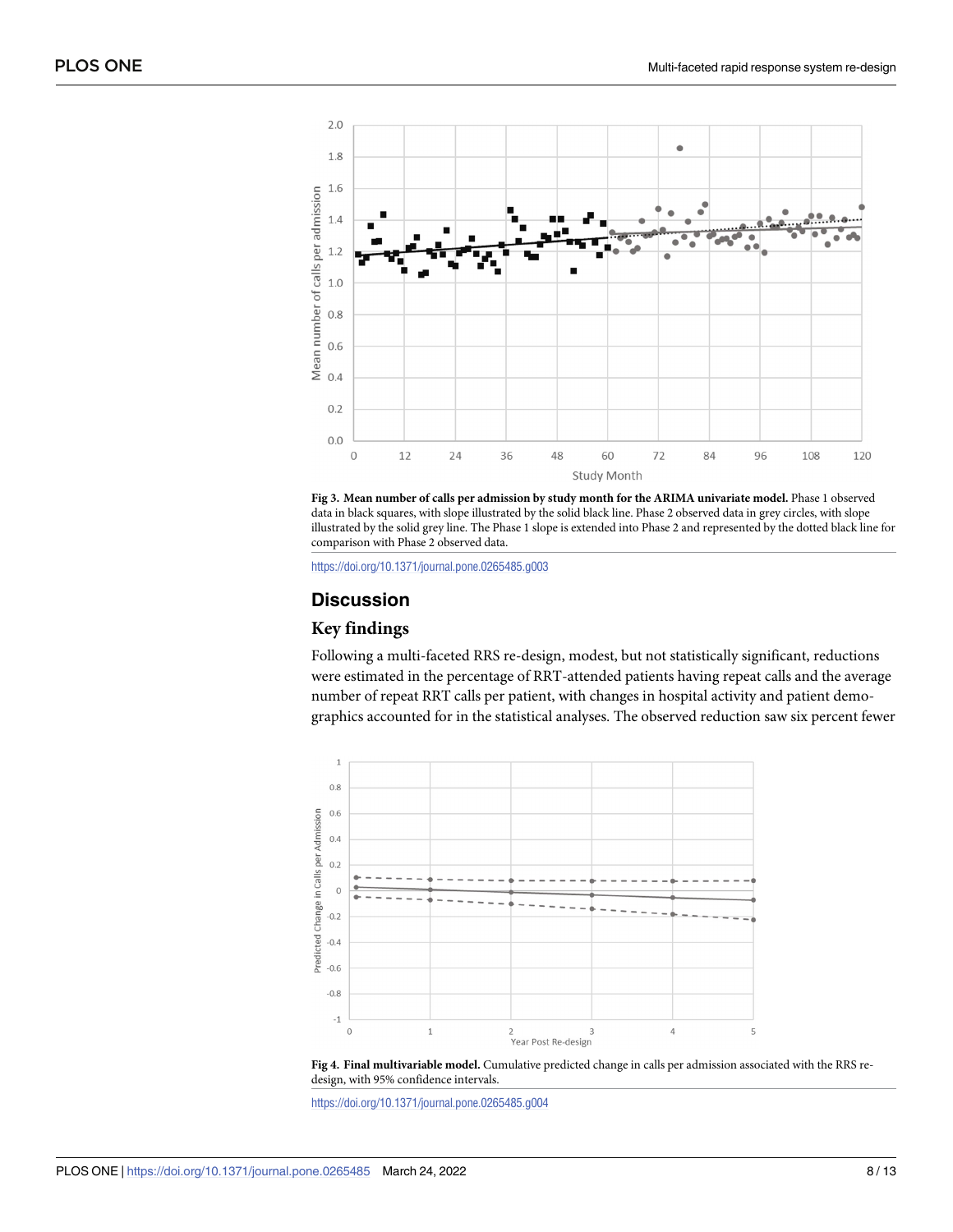<span id="page-8-0"></span>RRT attended patients going on to have repeat calls (per month). In the context of a median 30-minute call duration [\[12\]](#page-11-0), this would be equivalent to a reduction in RRS activity of three hours per 100 patients attended by the RRT.

#### **Interpretation of results**

Notably, the investigating hospital saw markedly increased activity throughout the study period. This partly explains the disparity in the number of subjects between the two study Phases. However, there was also a statistically significant increase in the percentage of admissions subject to RRT calls in Phase 2 versus Phase 1. Reviews of RRS operational activity observations have reported that increases in RRT calling over time following introduction of an RRS are commonplace  $[1–7]$ . A likely cause is familiarity and acceptability that reduce barriers to calling as the RRS matures.

In this study, the changes in hospital activity and patient demographics were accounted for in the multivariable Interrupted Time Series analyses. The estimated reduction in proportion of patients experiencing a repeat call following the RRS re-design has potential implications for patient mortality. A previous publication from this research program and two other studies corroborated the association between repeat calling and mortality [\[12,](#page-11-0) [31,](#page-12-0) [32\]](#page-12-0).

#### **Implications of results**

For organisations, there are two important potential benefits to operational efficiency from exploring potentially avoidable repeat calling. First, RRTs tend to draw resources from other acute clinical unit rosters, such as ICU and Internal Medicine, rather than have their own supernumerary staffing [[8,](#page-11-0) [9\]](#page-11-0). Therefore, even modest reductions in potentially avoidable recalling of the RRT allow staff more time to attend to their primary rostered clinical duties.

Second, as RRS activity increases, there is a proportionate potential for concurrent RRT calls. Most RRS only roster a single RRT  $[8, 9]$  $[8, 9]$  $[8, 9]$  $[8, 9]$ , which presents a risk to simultaneously deteriorating patients from delayed or incomplete attendance by an RRT. Thus, attempts to reduce the likelihood of avoidable repeat calls may help to ensure constant RRS capability to attend clinical deterioration promptly and effectively.

#### **Contribution to evidence base**

The literature on re-designing the RRS to improve use of NTS during RRT calls is scant. Most published articles reinforce simulation training as the gold standard mechanism to achieve this [\[14,](#page-12-0) [15\]](#page-12-0). Staff training is labour and cost intensive, so alternative strategies need to be explored.

Kansal et al. evaluated streamlining information sharing by ward staff to the RRT on their arrival to calls, alongside other restructuring of their respective RRS [[19](#page-12-0)]. Although they did report reductions in rates of unexpected deaths and other adverse patient outcomes after redesigning the RRS, these authors could not ascribe the role of the enhanced handover as the sole reason for these improvements due to changes to a tiered RRS response taking place at the same time.

Prince et al. and Mardegan et al. described changes to operations of the RRT during calls [\[20,](#page-12-0) [21\]](#page-12-0). Prince et al. focused on visual identification of team member roles during cardiac arrest calls which was incorporated into simulation training for the RRT. These authors noted perceived improvements in communication during RRT calls, although no pre-training data were collected. This reflects improvements in perceptions and experiences of interactions during RRT calls we found in a previous publication from this research program [\[13\]](#page-11-0). Mardegan et al. only described staff satisfaction after introduction of a RRT call checklist that facilitated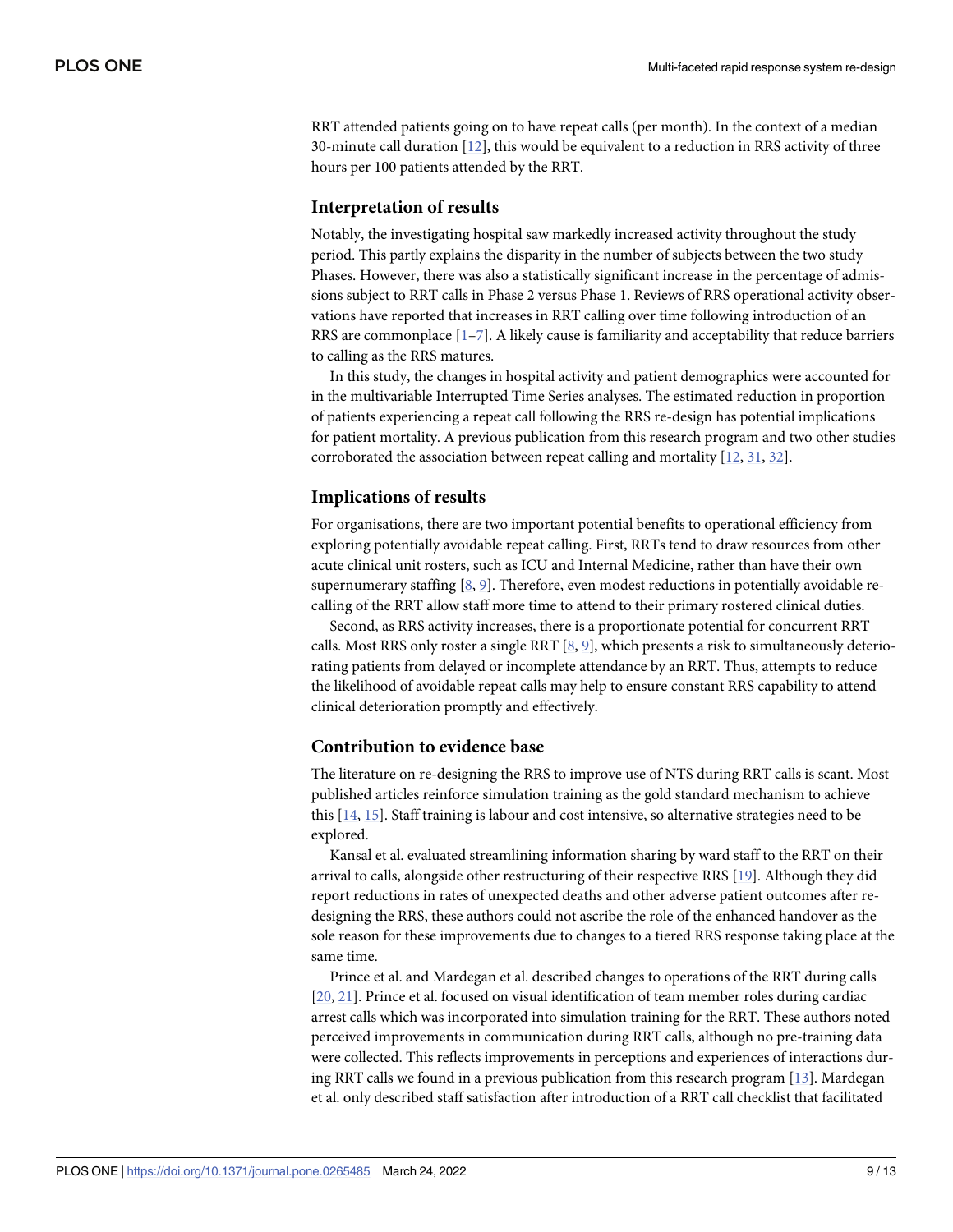<span id="page-9-0"></span>handover from ward staff to the RRT on their arrival to calls. While staff were positive in general about each of these interventions, no effects on patient outcomes were presented in either study [\[20,](#page-12-0) [21\]](#page-12-0).

The present study reports implementation of a multi-faceted RRS re-design that aimed to promote use of NTS during RRT calls. While not statistically significant, the results may still be worthy of consideration at an organisational level, especially given the negligible barriers or overheads to implementing the three components of this RRS re-design.

#### **Strengths and limitations**

To the best of our knowledge, this is the first description of objective RRS performance outcomes measured around implementation of a Non-Technical Skills focused system re-design.

The Interrupted Time Series approach is particularly helpful for studying organisation-level interventions where randomised controlled trials are infeasible [[23](#page-12-0)–[25\]](#page-12-0). Its use in this study allowed us to investigate the effect of the re-design on the outcomes and accounted for temporal trends and variations [[28](#page-12-0)]. The analysis also demonstrated that the effect of the re-design in reducing rates of repeat calling was sustained throughout Phase 2, with no evidence of attrition of benefit.

As with any pragmatic study, there are limitations. First, we acknowledge the absence of results regarding RRS compliance with the components of the re-design, or usage of NTS during RRT calls. Due to limited financial resources for the study, it was not possible to employ observers to objectively record attendance at RRT meetings, wearing of badges or usage of NTS during RRT calls, and adherence to the required hand-off process at RRT call completions.

Second, although a range of demographic and hospital activity co-variates were included in the analyses and the configuration of RRS did not otherwise alter during the entire study period, it is still possible that some other unmeasured factors, such as seniority of RRT clinicians, could have influenced the findings.

Finally, some repeat calls may indicate a correctly functioning RRS responding to clinically discrete deteriorations. However, this study focused on the wider resourcing implication for organisations, and so did not separate these from the preventable calls. All repeat calls present a potential logistical and staffing burden on hospitals, so that even modest improvements, such as observed here, may confer benefits to the organisation.

#### **Future scope for re-designing the RRS**

The RRS re-design used in this study was developed with the understanding that further iteration and re-evaluation would be worthwhile. Some potential revisions to the re-design, such as role stickers, rather than badges, and electronic availability of RRT rosters, have already been proposed in a previous publication from this research program [\[13\]](#page-11-0).

Further to those, a natural addition to the RRS would be debriefs for the RRT and other hospital staff involved in calls [\[33,](#page-12-0) [34\]](#page-12-0). This could take one of two forms: "hot debrief" conducted immediately after completion of each RRT call or "cold debrief" in which cases are reviewed later at scheduled meetings [\[34\]](#page-12-0). There are challenges in implementing either of these debrief methods. Hot debrief depends on RRT members, and possibly also ward staff, involved in that call remaining available to attend. For ad-hoc RRTs rostered from other clinical roles, this may be infeasible [[8](#page-11-0), [9\]](#page-11-0). The scheduled, delayed nature of cold debrief provides more opportunity for RRT members to plan their attendance and avoid conflicts with other clinical duties, so may be easier to implement, but all RRT members are unlikely to be rostered to work at the scheduled time of the cold debrief [\[34\]](#page-12-0).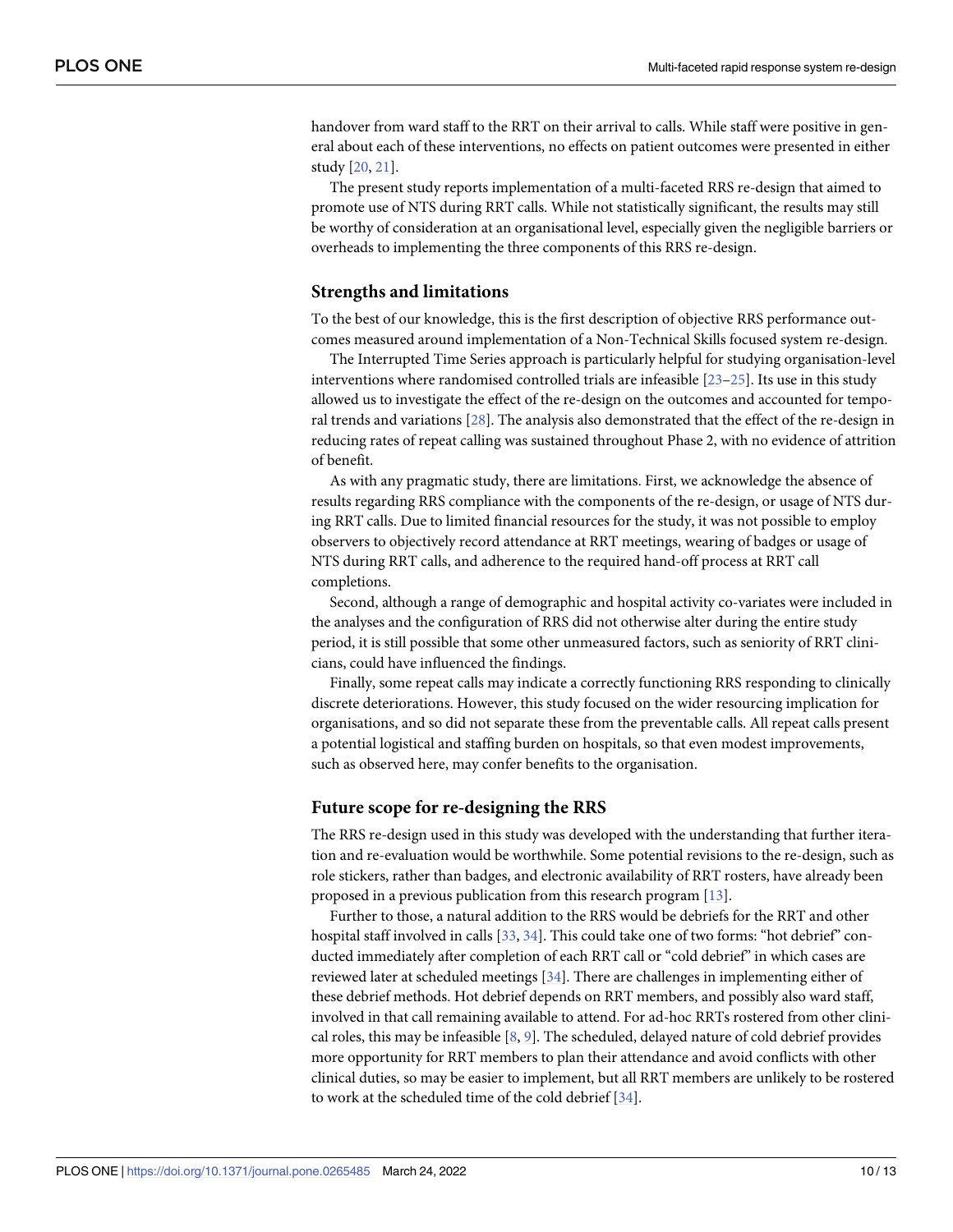#### <span id="page-10-0"></span>**Context within the IMPACT research project**

As outlined earlier, this study was conducted as part of a larger research project. In a parallel survey study of perceptions and experiences of NTS use during RRT calls of RRT members and those calling the RRT (users), this RRS re-design was associated with significant reductions in reported experience of conflict [[13](#page-11-0)]. Furthermore, both in quantitative data and freetext comments, improvements in leadership, communication and cooperation between RRT members and users during RRT calls were reported following introduction of the re-design.

Thus, the apparent lack of effect of the RRS re-design on the proportion of admissions with repeat RRT calls and the mean number of RRT calls per admission raises the question of whether organisational change did not occur, or whether a potential improvement (as suggested by the survey findings) was not captured by the outcomes used here. Therefore, as part of future research, identification and use of other outcome measures that are more sensitive to NTS performance during RRT calls should be explored.

#### **Conclusions**

This study reports a multi-faceted RRS re-design which was associated with a modest, but not statistically significant, reduction in the percentage of patients per month having repeat calls and the average number of repeat calls per admission.

In an era of economic and health workforce constraints, even small potential improvements may still have relevance to organisations. This RRS re-design (and assessment thereof) has scope for further refinement, and may be of interest to RRS clinicians and managers seeking to implement their own pragmatic, low-cost quality improvement initiatives.

#### **Supporting information**

**S1 [Fig](http://www.plosone.org/article/fetchSingleRepresentation.action?uri=info:doi/10.1371/journal.pone.0265485.s001). Percentage of repeat call admissions per month representing the ARIMA univariate model with outlier detection enabled.** Phase 1 observed data shown as black squares, with trend shown as the solid black line. Phase 2 observed data shown as grey circles, with trend shown as the solid grey line. The Phase 1 trend is extended into Phase 2 as the dotted black line for comparison with Phase 2 observed data. Observation for study month 77 (November 2015) was identified as an outlier and excluded for this sensitivity analysis. (TIF)

**S2 [Fig](http://www.plosone.org/article/fetchSingleRepresentation.action?uri=info:doi/10.1371/journal.pone.0265485.s002). Mean number of calls per admission by study month for the ARIMA univariate model with outlier detection enabled.** Phase 1 observed data shown as black squares, with trend shown as the solid black line. Phase 2 observed data shown as in grey circles, with trend shown as the solid grey line. The Phase 1 trend is extended into Phase 2 as the dotted black line for comparison with Phase 2 observed data. Observation for study month 77 (November 2015) was identified as outlier and excluded for this sensitivity analysis. (TIF)

**S1 [Data](http://www.plosone.org/article/fetchSingleRepresentation.action?uri=info:doi/10.1371/journal.pone.0265485.s003). De-identified, by-month aggregated data used in statistical analyses.** (CSV)

#### **Acknowledgments**

Dr Bill Wilson, Chief Medical Information Officer, Northern Adelaide Local Health Network, Adelaide, Australia for assistance with data extraction from hospital electronic databases.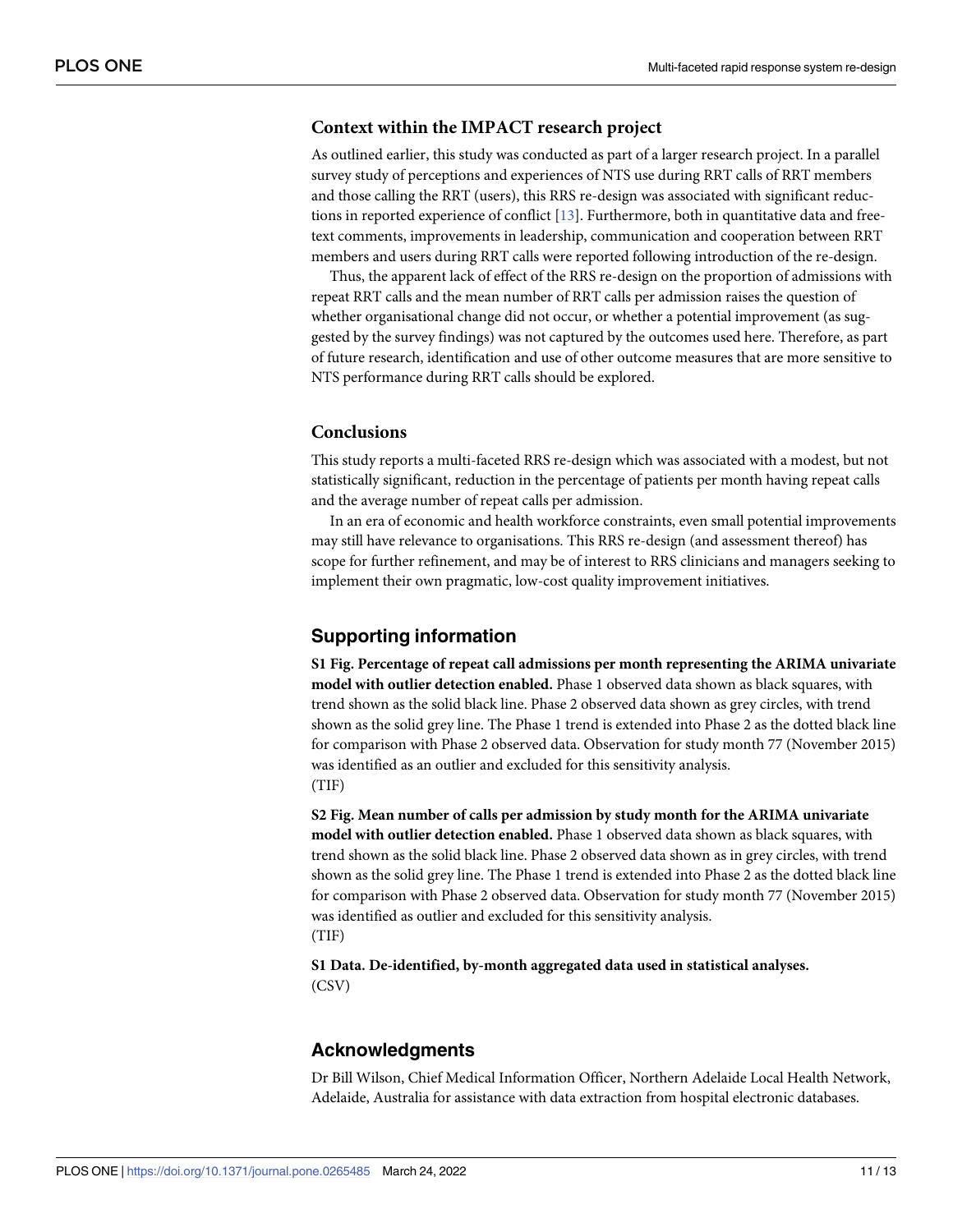#### <span id="page-11-0"></span>**Author Contributions**

**Conceptualization:** Richard Chalwin.

**Data curation:** Richard Chalwin, Victoria Eaton.

**Formal analysis:** Richard Chalwin, Lynne Giles.

**Investigation:** Richard Chalwin, Victoria Eaton, Lynne Giles.

**Methodology:** Richard Chalwin, Amy Salter, Jonathan Karnon, Lynne Giles.

**Project administration:** Richard Chalwin, Victoria Eaton.

**Resources:** Victoria Eaton.

**Supervision:** Amy Salter, Jonathan Karnon, Lynne Giles.

**Validation:** Amy Salter, Jonathan Karnon, Lynne Giles.

**Writing – original draft:** Richard Chalwin.

**Writing – review & editing:** Richard Chalwin, Amy Salter, Jonathan Karnon, Victoria Eaton, Lynne Giles.

#### **References**

- **[1](#page-8-0).** Jones DA, DeVita MA, Bellomo R. Rapid-response teams. N Engl J Med 2011; 365:139–146. [https://](https://doi.org/10.1056/NEJMra0910926) [doi.org/10.1056/NEJMra0910926](https://doi.org/10.1056/NEJMra0910926) PMID: [21751906](http://www.ncbi.nlm.nih.gov/pubmed/21751906)
- **[2](#page-1-0).** Chan PS, Jain R, Nallmothu BK, Berg RA, Sasson C. Rapid Response Teams: A Systematic Review and Meta-analysis. Arch Intern Med. 2010; 170:18–26. [https://doi.org/10.1001/archinternmed.2009.](https://doi.org/10.1001/archinternmed.2009.424) [424](https://doi.org/10.1001/archinternmed.2009.424) PMID: [20065195](http://www.ncbi.nlm.nih.gov/pubmed/20065195)
- **[3](#page-1-0).** Herod R, Frost SA, Parr M, Hillman K, Aneman A. Long term trends in medical emergency team activations and outcomes. Resuscitation 2014; 85:1083–1087. [https://doi.org/10.1016/j.resuscitation.2014.](https://doi.org/10.1016/j.resuscitation.2014.04.010) [04.010](https://doi.org/10.1016/j.resuscitation.2014.04.010) PMID: [24769054](http://www.ncbi.nlm.nih.gov/pubmed/24769054)
- **[4](#page-1-0).** The Joint College of Intensive Care Medicine and Australian and New Zealand Intensive Care Society Special Interest Group on Rapid Response Systems. Resource use, governance and case load of rapid response teams in Australia and New Zealand in 2014. Crit Care Resusc 2016;18:275–282.
- **[5](#page-1-0).** College of Intensive Care Medicine of Australia and New Zealand; Australian and New Zealand Intensive Care Society. Joint position statement on rapid response systems in Australia and New Zealand and the roles of intensive care. (IC-25) Melbourne: CICM; 2016.
- **[6](#page-1-0).** Jones D, Bellomo R, Devita M. Effectiveness of the Medical Emergency Team: the importance of dose. Crit Care 2009; 13:313. <https://doi.org/10.1186/cc7996> PMID: [19825203](http://www.ncbi.nlm.nih.gov/pubmed/19825203)
- **[7](#page-8-0).** Hillman K, Chen J, Jones D. Rapid response systems. Med J Aust 2014; 201:519–521. [https://doi.org/](https://doi.org/10.5694/mja14.01088) [10.5694/mja14.01088](https://doi.org/10.5694/mja14.01088) PMID: [25358575](http://www.ncbi.nlm.nih.gov/pubmed/25358575)
- **[8](#page-8-0).** The ANZICS-CORE MET dose Investigators. Rapid Response Team composition, resourcing and calling criteria in Australia. Resuscitation 2011; 83:563–567. [https://doi.org/10.1016/j.resuscitation.2011.](https://doi.org/10.1016/j.resuscitation.2011.10.023) [10.023](https://doi.org/10.1016/j.resuscitation.2011.10.023) PMID: [22067975](http://www.ncbi.nlm.nih.gov/pubmed/22067975)
- **[9](#page-9-0).** Sethi SS, Chalwin R. Governance of rapid response teams in Australia and New Zealand. Anaesth Intensive Care 2018; 46:304–312. <https://doi.org/10.1177/0310057X1804600308> PMID: [29716489](http://www.ncbi.nlm.nih.gov/pubmed/29716489)
- **[10](#page-1-0).** Concord Medical Emergency Team (MET) Incidents Study Investigators Incidents resulting from staff leaving normal duties to attend medical emergency team calls. Med J Aust 2014; 201:528–531. [https://](https://doi.org/10.5694/mja14.00647) [doi.org/10.5694/mja14.00647](https://doi.org/10.5694/mja14.00647) PMID: [25358577](http://www.ncbi.nlm.nih.gov/pubmed/25358577)
- **[11](#page-2-0).** Chalwin R, Flabouris A, Kapitola K, Dewick L. Perceptions of interactions between staff members calling, and those responding to, rapid response team activations for patient deterioration. Aust Health Rev. 2016; 40:364–370. <https://doi.org/10.1071/AH15138> PMID: [29224610](http://www.ncbi.nlm.nih.gov/pubmed/29224610)
- **[12](#page-8-0).** Chalwin R, Giles L, Salter A, Eaton V, Kapitola K, Karnon J. Reasons for Repeat Rapid Response Team Calls, and Associations with In-Hospital Mortality. Jt Comm J Qual Patient Saf 2019; 45:268– 275. <https://doi.org/10.1016/j.jcjq.2018.10.005> PMID: [30522833](http://www.ncbi.nlm.nih.gov/pubmed/30522833)
- **[13](#page-10-0).** Chalwin R, Giles L, Salter A, Kapitola K, Karnon J. Re-designing a rapid response system: effect on staff experiences and perceptions of rapid response team calls. BMC Health Serv Res 2020; 20:480. <https://doi.org/10.1186/s12913-020-05260-z> PMID: [32471422](http://www.ncbi.nlm.nih.gov/pubmed/32471422)